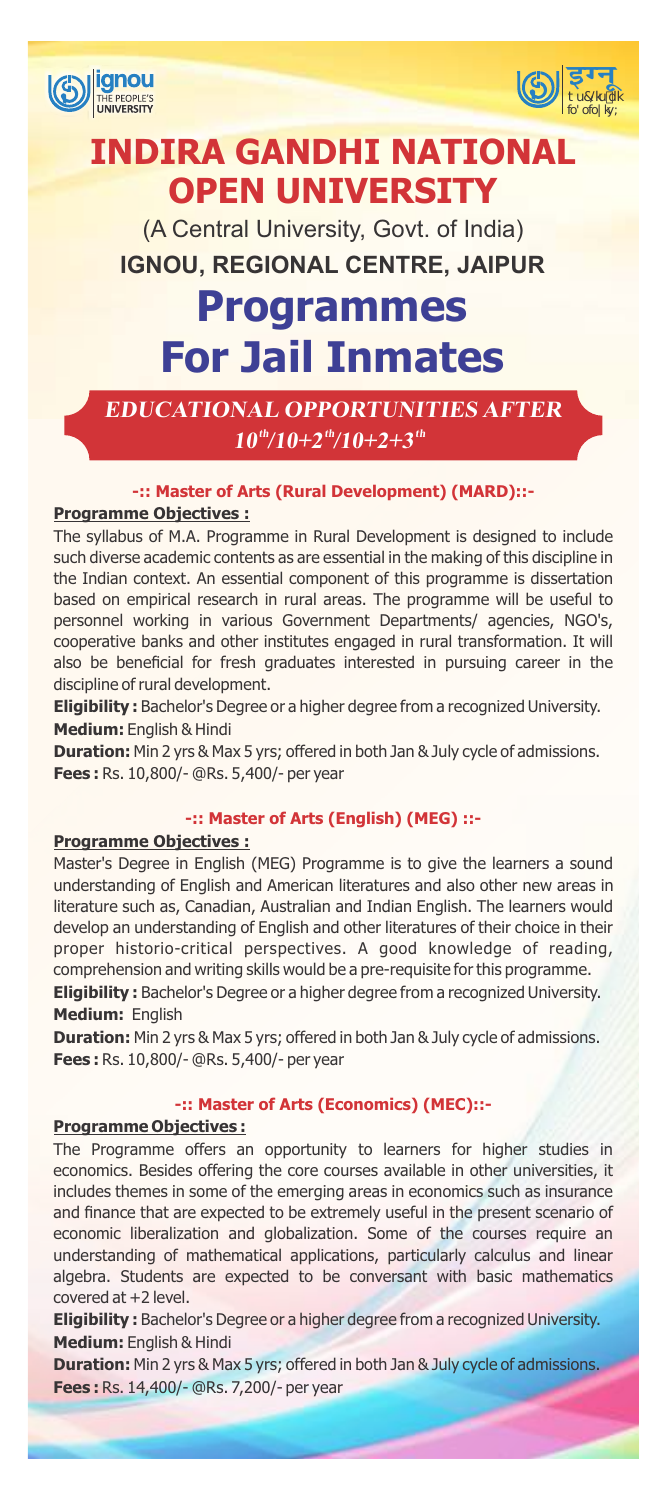# **-:: Master of Arts (History) (MAH) ::-**

# **Programme Objectives :**

M.A. History programme we have adopted a thematic approach and do not confine our students within conventional specialisation of Ancient, Medieval or Modern. We have designed our programme in such a way that it would provide insight and knowledge of the major developments with transition stages in World History as well as Indian History.

**Eligibility :** Bachelor's Degree or higher degree from a recognized University. **Medium:** English & Hindi

**Duration:** Min 2 yrs & Max 5 yrs; offered in both Jan & July cycle of admissions. **Fees :** Rs. 10,800/- @Rs. 5,400/- per year

# **-:: Master of Arts (Political Science) (MPS) ::-**

#### **Programme Objectives :**

Master's Degree in Political Science (MPS) is to provide the learners a sound base in political studies by an in-depth investigation into a broad range of political phenomena at the national, regional and international levels. The programme provides option for specialising in Political Theory, Comparative Politics, International Relations and Indian Government and Politics. Learners would thus acquire skills in political analysis as well as sharpen their critical and analytical abilities.

**Eligibility** : Bachelor's Degree or a higher degree from a recognized University. **Medium:** English&Hindi

**Duration:** Min 2 yrs & Max 5 yrs; offered in both Jan & July cycle of admissions. **Fees :** Rs. 10,800/- @Rs. 5,400/- peryear

#### **-:: Master of Arts (Public Administration) (MPA) ::-**

#### **ProgrammeObjectives :**

The aim of the Master's Degree in Public Administration is to provide comprehensive knowledge to the learners on the nature of public administration in India in the globalization context with focus on the role of the State, Public Sector and Public Private Interface. The growing role of Civil Society groups, human resources, egovernance and Public systems management will be the central focus.

**Eligibility :** Eligibility: Bachelor's Degree or a higher degree from a recognized University.

**Medium of Instruction:** English & Hindi

**Duration:** Min 2 yrs & Max 5 yrs; offered in both Jan & July cycle of admissions. **Fees :** Rs. 10,800/- @Rs. 5,400/- per year

## **-:: Master of Arts (Sociology) (MSO) ::-**

#### **ProgrammeObjectives :**

M.A. Programme in sociology is designed to provide advanced sociological knowledge, perspectives and skills to a wide cross section of learners, including those in remote and inaccessible areas. It focuses on classical and advanced concepts and theories, research methods and perspectives, social issues of development, state of sociology in India, social issues of development, education transnational communities, migration, urbanization, development of the largest section of the population and emerging concerns in contemporary society.

**Eligibility** : Bachelor's Degree or a higher degree from a recognized University. **Medium:** English&Hindi

**Duration:** Min 2 yrs & Max 5 yrs; offered in both Jan & July cycle of admissions. **Fees :**Rs. 10,800/- @Rs. 5,400/- per year

# **-:: Master of Commerce (MCOM) ::-**

#### **ProgrammeObjectives :**

This programme meets the expanding needs in Commerce education at all levels and provide necessary manpower to industry, trade, PSUs, Government and Private enterprises in the areas like Finance, International Business and Accounting.

**Eligibility :** Bachelor's Degree or a higher degree from a recognized University. **Medium:** English&Hindi

**Duration:** Min 2 yrs & Max 5 yrs; offered in both Jan & July cycle of admissions. **Fees :** Rs. 13,200/- @Rs. 6,600/- per year.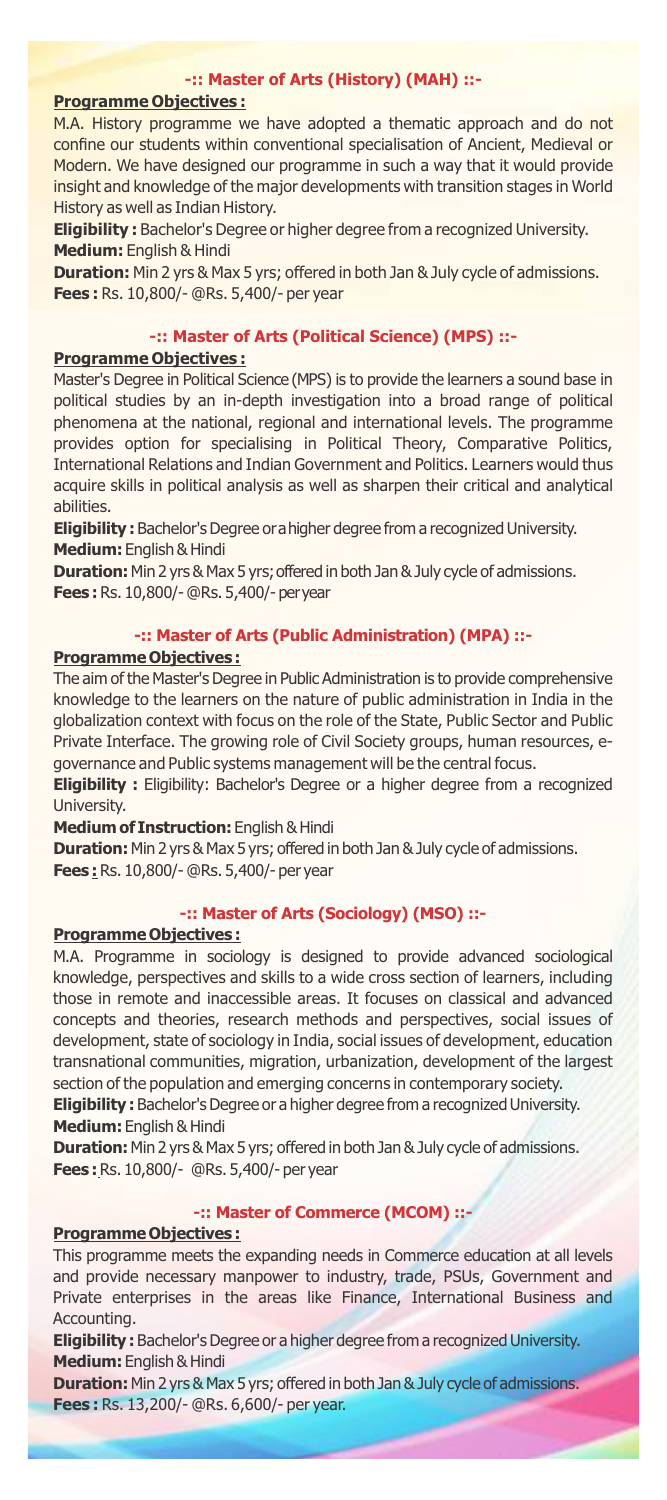# **-:: Master of Arts (Gandhi and Peace Studies) (MGPS) ::- Programme Objectives :**

To provide an in-depth knowledge in the area of Peace Studies and Conflict Resolution and enable the learners to specialize in one of the Gandhian models of development. To enable the learners to join careers in teaching research, NGOs in Peace making and Peace building.

**Eligibility :** Bachelor's Degree or a higher degree from a recognized University. **Medium:** English & Hindi.

**Duration:** Min 2 yrs & Max 5 yrs; offered in both Jan & July cycle of admissions. **Fees :** Rs. 10,800/- @Rs. 5,400/- per year

# एम.ए. (हिन्दी) (एम.एच.डी.)

इस पाठयक्रम का उद्देश्य विद्यार्थियों को हिन्दी भाषा और साहित्य के क्षेत्रों में विस्तत जानकारी और विशेषज्ञतापूर्ण ज्ञान प्रदान करना है जिससे वे साहित्य के आस्वादन और विश्लेषण-मूल्यांकन में दक्षता हासिल कर सकें।

पात्रता : मान्यता प्राप्त विश्वविद्यालय से स्नातक उपाधिक अथवा उच्चतर उपाधि। शिक्षा का माध्यम $:$ हिन्दी

अवधि : न्यूनतम 2 वर्ष या अधिकतम 5 वर्ष, प्रवेश जनवरी और जुलाई दोनों सत्रों में उपलब्ध। शुल्क संरचना : पूरे कार्यक्रम के लिए रू. 10,800/- रू. 5,400/- प्रतिवर्ष

# **-:: Post Graduate Diploma in Gandhi and Peace Studies (PGDGPS)::- Programme Objectives :**

To impart knowledge particularly to young people on the thoughts and ideas of Gandhi on economic, social, political, sustainable and environmental issues.

- Development skills on peace making and peace building.
- To develop peace methods from the interdisciplinary perspectives.
- To train the participants in peace making and conflict resolution in real life situations.
- To enable the Diploma holders to join Media, NGOs, Teaching and Research. **Eligibility:** Graduate in any discipline.

**Medium of Instruction:** English and Hindi

**Duration:** Min 1 yr & Max 3 yrs; offered in both Jan & July cycle of admissions.

**Fees**: Rs.4,200/- for full programme

#### **-:: Certicate in Rural Development (CRD) ::-**

#### **Programme Objectives :**

Rural Development provides a comprehensive knowledge of socio-economic factors affecting the

transformation of rural society. The contents are designed to impart the integrated understanding about the crucial dimensions of rural development.

**Eligibility :** Bachelor's Degree

**Medium:** English & Hindi

**Duration:** Min 6 months & Max 2 yrs; offered in both Jan & July cycle of admissions

**Fees :** Rs.1,800/-

# **-:: Post Graduate Certicate in Gandhi and Peace Studies (PGCGPS) ::- Programme Objectives :**

To promote the Gandhian concept of peace and social regeneration. To spread Gandhi's vision of peace and non-violent activism. To understand Gandhi's concept of World Order for Global Peace and Security. To develop Peace and Conflict Resolution from the Interdisciplinary perspective.

**Eligibility :** Graduate in any discipline

**Medium:** English & Hindi

**Duration:** Min 6 month & Max 2 yrs; offered in both Jan & July cycle of admissions.

**Fees :** Rs.2,400/-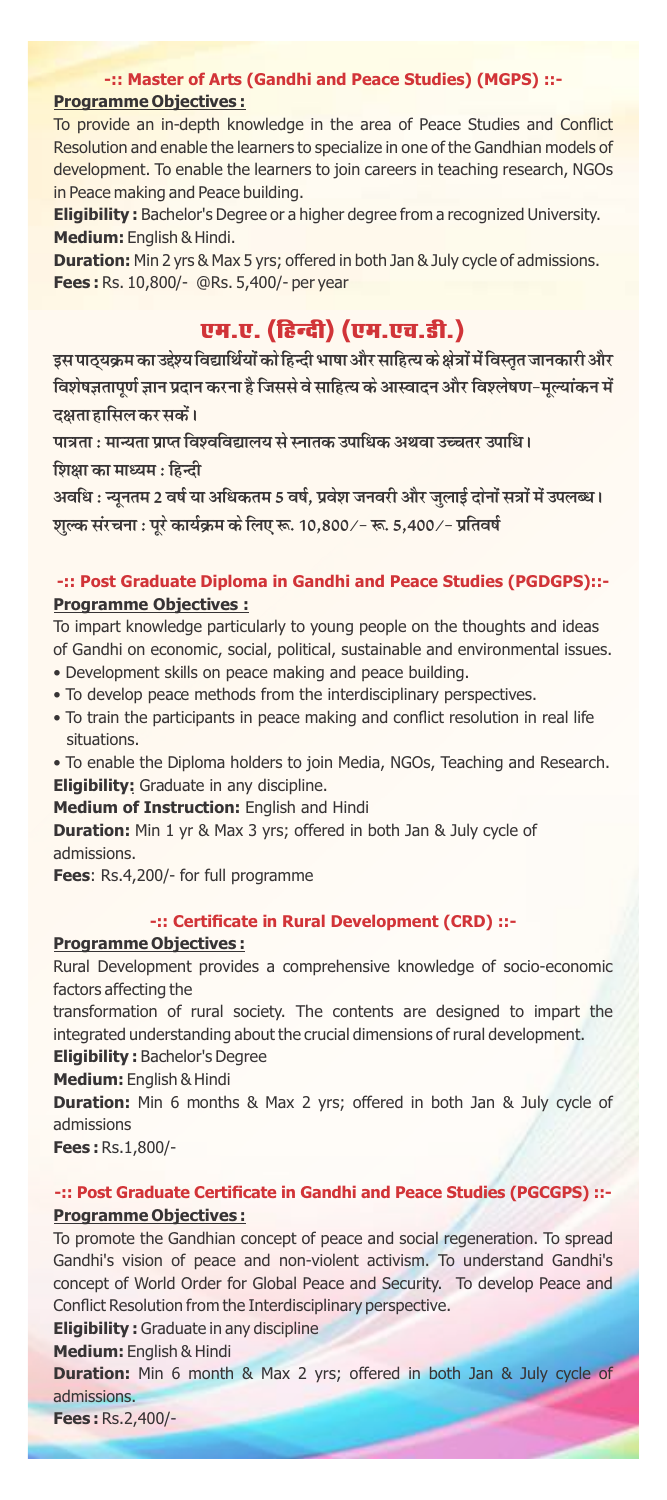# **For 10/10+2 Pass Students**

#### **-:: Bachelor of Commerce (BCOMG) ::-**

# **Programme Objectives :**

The main objective of the programme is:

- To inculcate knowledge, skills and attitude amongst the learners to meet the challenges of various dimensions of business and commerce.
- The programme focuses on the development of skills in the commerce domain areas and facilitates the employability as well as self-employability of the learners.
- The programme aims at providing commerce education to the large number of learners located at different parts of the country including the far-flung areas and selected abroad centres and the multimedia and interactive teaching-learning system provides opportunity to acquire education at the doorstep, flexible time and space of the learner. The programme aims at the development of analytical skills, financial and accounting skills as well as managerial skills.

**Eligibility :** 10+2 or its equivalent or BPP from IGNOU **Medium:** English & Hindi

**Duration:** Min 3 yrs & Max 6 yrs; offered once a year in July admission cycle.

**Fees :** For B.Com. Rs. 7,200/- for full programme to be paid year wise @ Rs. 2,400/- per year. Fee to be paid in 1st year, including Registration Fee of Rs.200/ is Rs.2,600/-

# **-:: Bachelor of Arts (BAG) ::-**

## **Programme Objectives :**

The University offers Bachelor of Arts Degree with the following Disciplines: Anthropology, Economics, History, Political science, Psychology, Public administration, Sociology, Hindi, Urdu, Mathematics, English & Sanskrit **Eligibility :** 10+2 or its equivalent or BPP from IGNOU

**Medium:** English & Hindi

**Duration:** Min 3 yrs & Max 6 yrs; offered once a year in July admission cycle. **Fees :** For B.A. Rs. 7,200/- for full programme to be paid @ Rs. 2,400/- per year.

# **-::Diploma in Women's Empowerment and Development (DWED)::- Programme Objectives :**

The Diploma programme aims to sensitize development workers on gender issues and impart necessary expertise to enable learners to function as specialists on women's issues. The programme also imparts necessary expertise to enable learners to function as trainers and community organizers in addressing gender issues. It caters to the needs of persons employed in nongovernmental organizations and governmental organizations engaged in gender planning and training. The courses can also be used as multiple media training packages for use in training contexts.

**Eligibility:** 10+2 or its equivalent

**Medium of Instruction:** English & Hindi

**Duration:** Min 1 yr & Max 4 yrs; offered in both January & July cycles of admissions.

**Fee Structure:** Rs.3,600/- for full programme

# **-:: Certicate in Human Rights (CHR) ::-**

# **Programme Objectives :**

Certificate in Human Rights has been designed specifically to sensitize and educate professionals and workers who, as a part of their routine duty, interact with masses daily. Besides general students, specific target groups include law enforcement personnel (police, army, paramilitary forces) and functionaries of the lower judiciary and administrative officers, primary school teachers and NGO functionaries

**Eligibility :** 10+2 OR its equivalent OR BPP from IGNOU

**Medium:** English & Hindi

**Duration:** Min 6 month & Max 2 yrs; offered in both Jan & July cycle of admissions.

**Fees :** Rs.2,400/-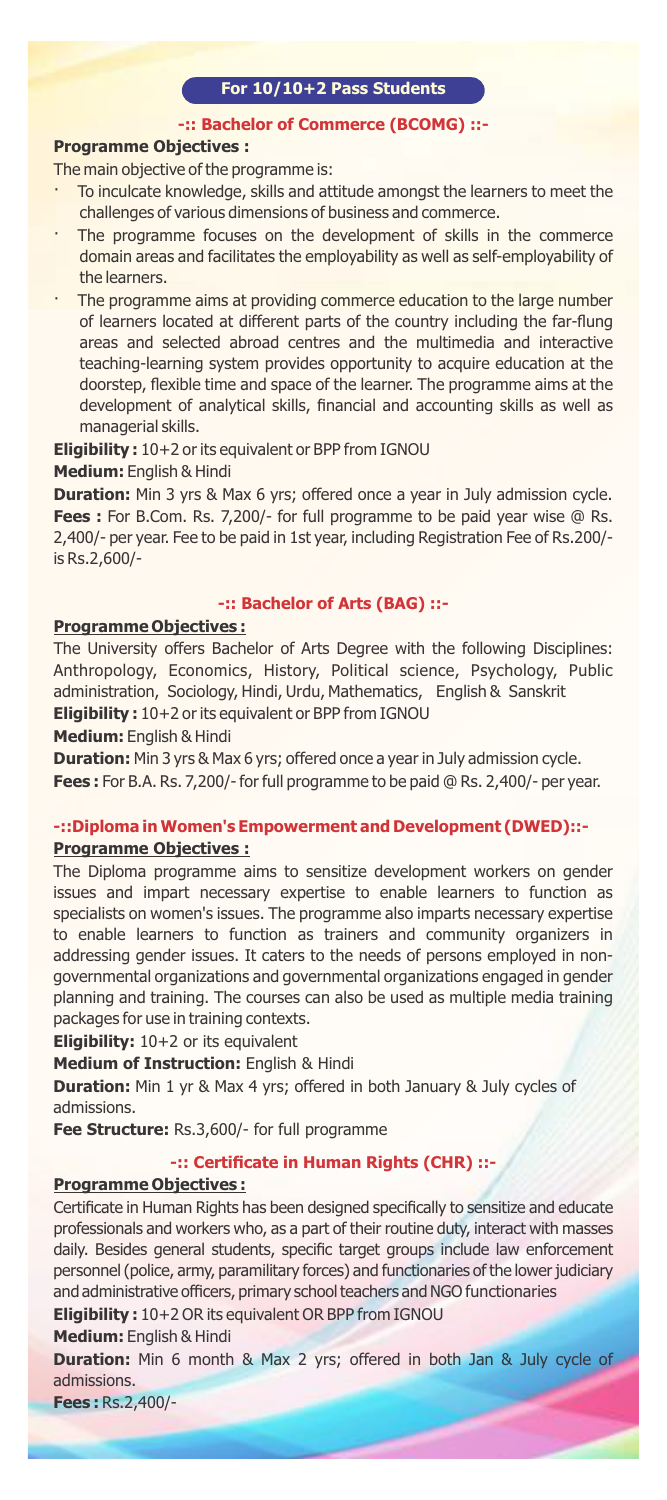#### **-:: Certicate in Disaster Management (CDM) ::-**

# **Programme Objectives :**

Certificate in Disaster Management Programme aims at providing knowledge to the learners in the areas of disaster preparedness, prevention, mitigation, relief, reconstruction and rehabilitation. The programme would be of use to NGO functionaries and volunteers; military, paramilitary, police, home guards, civil defence personnel; professionals

**Eligibility :** 10+2 OR its equivalent OR BPP from IGNOU

**Medium:** English & Hindi

**Duration:** Min 6 months & Max 2 yrs; offered in both Jan & July cycle of admissions

**Fees :** 2400/-

# **-:: Certicate in Food and Nutrition (CFN) ::-**

#### **Programme Objectives :**

The Certificate in Foods and Nutrition is basically a Post-Literacy level awareness programme meant for people with basic reading and writing skills. The Programme aims to acquaint the learner with the role of food in ensuring healthy living for the individual, family and community.

**Eligibility :** No formal qualification, Minimum age of 18 yrs as on the last date for receipt of Admission form.

**Medium:** English & Hindi

**Duration:** Min 6 months & Max 2 yrs; offered in both Jan & July cycle of admissions

**Fees :** Rs. 1,400/-

#### **-:: Certicate in Nutrition and Child Care (CNCC ) ::-**

#### **Programme Objectives :**

This programme provides in-depth theoretical as well as practical knowledge related to both nutrition and child development. It provides a basic understanding of food, nutrition and health; principles of meal planning; nutrition related disorders; principles of food budgeting, food selection, food storage and food preservation.

Eligibility: Eligibility: 10+2 or its equivalent or BPP from IGNOU

**Medium:** English & Hindi

**Duration:** Min 6 months & Max 2 yrs; offered in both Jan & July cycle of admissions

**Fees :** Rs.1,800/-

# **-: Certicate in Urdu Language (CUL)::-**

# **Programme Objectives :**

This Program is basically meant for Hindi and Urdu speakers who do not know how to read, write and correctly speak the Urdu language. It introduces script writing, pronunciation skills, communication and comprehension of Urdu prose and poetry. The student develops competence in the area and also the ability to extract socio-cultural information

**Eligibility:** Anyone interested in studying Urdu.

**Medium of Instruction:** Bilingual Hindi/Urdu

**Duration:** Min 6 months & Max 2 yrs; offered in both Jan & July cycle of admissions.

**Fees :** Rs.1,200/- for full programme

### **-:: Certicate in Tourism Studies (CTS) ::-**

#### **Programme Objectives :**

The Programme is aimed at familiarising you with varied aspects of Tourism, creating awareness about Tourism, imparting basic training in organising Tourism services and opening career opportunities.

**Eligibility:** 10+2 pass or its equivalent or BPP from IGNOU

**Medium of Instruction:** English & Hindi

**Duration:** Min 6 months & Max 2 yrs; offered in both Jan & July cycle of admissions.

**Fee Structure:** Rs.1,800/- for full programme